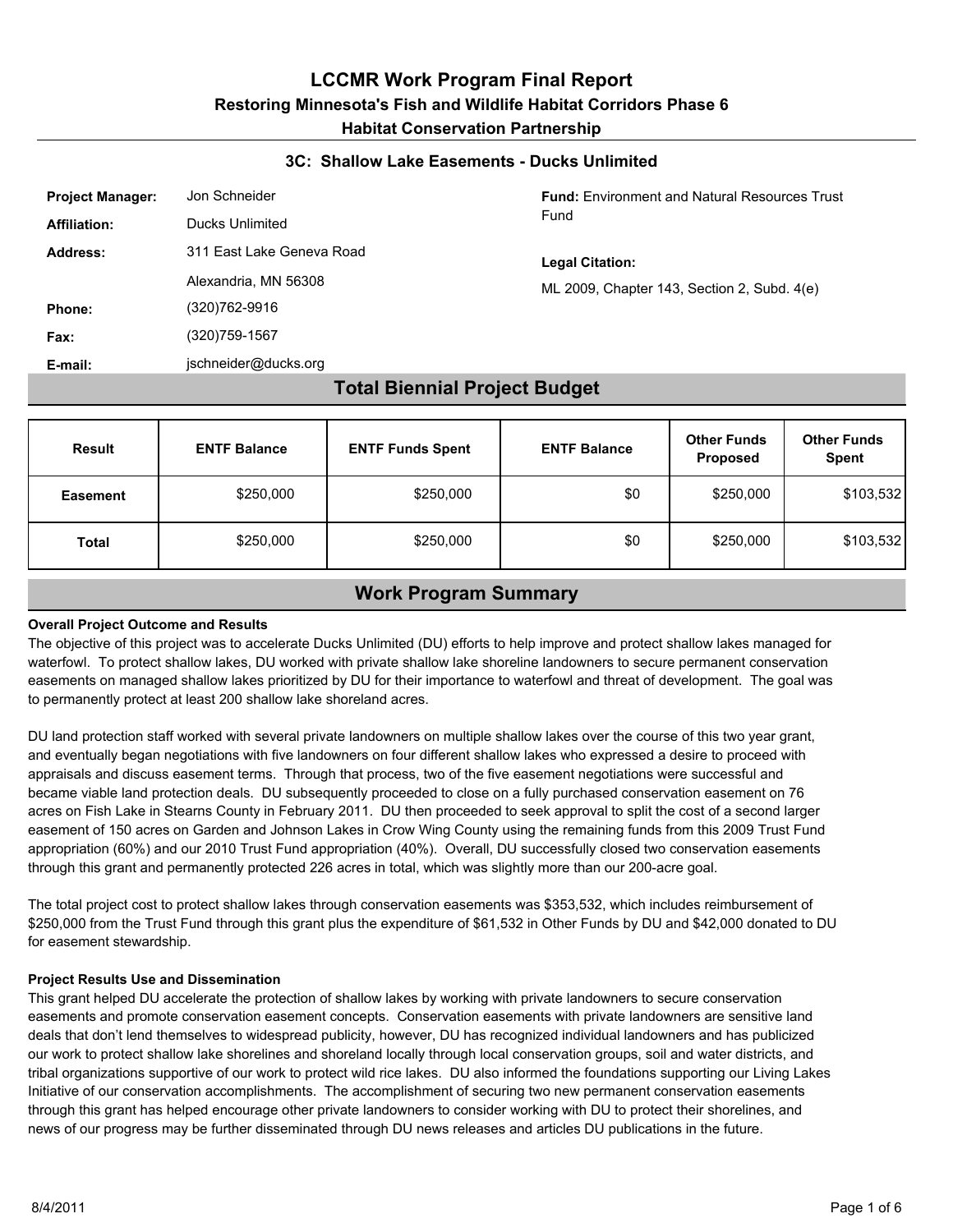### **3C: Shallow Lake Easements - Ducks Unlimited**

## **Easement Activities**

| <b>Project Name:</b><br>Tract:<br><b>Project Area:</b> |                  | Donovan-Posch on Garden & Johnson Lakes<br>2 - Mississippi Headwaters<br>Township: 135, Range: 28, Section: 9                                                                                                                                                                                                                                                                                                                                                                                                                                                                                                                                                                                                                                                                                                                                                                                                                                                                                                                                                                                                                                                                                                                                                                                               |                   |                    |                   |                  |                          |                  |  |  |
|--------------------------------------------------------|------------------|-------------------------------------------------------------------------------------------------------------------------------------------------------------------------------------------------------------------------------------------------------------------------------------------------------------------------------------------------------------------------------------------------------------------------------------------------------------------------------------------------------------------------------------------------------------------------------------------------------------------------------------------------------------------------------------------------------------------------------------------------------------------------------------------------------------------------------------------------------------------------------------------------------------------------------------------------------------------------------------------------------------------------------------------------------------------------------------------------------------------------------------------------------------------------------------------------------------------------------------------------------------------------------------------------------------|-------------------|--------------------|-------------------|------------------|--------------------------|------------------|--|--|
| <b>Description:</b>                                    |                  | DU purchased a permanent conservation easement on 150 acres from the Donovan-Posch<br>landowner partnership on Garden and Johnson Lakes, two wild rice lakes west of Nisswa in Crow<br>Wing County, to protect their shoreland through a permanent conservation easement. An<br>appraisal determining the value of the easement at \$132,000 was received and negotiations began<br>in December, 2010. After to purchase the easement at a bargain sale rate failed, agreement to<br>purchase the easement at full appraised price was reached in April 2011. Purchase of the<br>easement using a combination of both 2009 and 2010 grant funds was approved by LCCMR staff in<br>May. DU and the landowners agreed to endow future easement monitoring stewardship and<br>enforcement costs with private funds, and DU commits to monitoring the easement annually and<br>reporting to LCCMR as required. DU closed the easement in mid June, 2011. Purchase price<br>was \$132,000, with 66% of costs being funded from our 2009 grant and the other 34% of the costs<br>being paid from our 2010 grant as per LCCMR staff approval (\$52,977). The initial land acquisition<br>report for this tract, #11-035-002, and a copy of the recorded easement was submitted to LCCMR<br>staff on July 29, 2011. |                   |                    |                   |                  |                          |                  |  |  |
| <b>Easement Recorded</b><br>in LCCMR office:           | Yes              |                                                                                                                                                                                                                                                                                                                                                                                                                                                                                                                                                                                                                                                                                                                                                                                                                                                                                                                                                                                                                                                                                                                                                                                                                                                                                                             |                   |                    |                   |                  |                          |                  |  |  |
| <b>Funding Type</b>                                    | <b>Funds Use</b> | <b>Funding Amount</b>                                                                                                                                                                                                                                                                                                                                                                                                                                                                                                                                                                                                                                                                                                                                                                                                                                                                                                                                                                                                                                                                                                                                                                                                                                                                                       | Prorated<br>Acres | Grassland<br>Acres | Woodland<br>Acres | Wetland<br>Acres | <b>Shoreline</b><br>Feet | Riparian<br>Feet |  |  |
| <b>ENTF</b>                                            | Fasement         | \$81.586.00                                                                                                                                                                                                                                                                                                                                                                                                                                                                                                                                                                                                                                                                                                                                                                                                                                                                                                                                                                                                                                                                                                                                                                                                                                                                                                 | 78.67             | 0.00               | 25.17             | 53.49            | 0.00                     | 0.00             |  |  |

| <b>ENTF</b> | Easement                 | \$81,586.00  | 78.67 | 0.00 | 25.17 | 53.49 | 0.00 | 0.00 |  |
|-------------|--------------------------|--------------|-------|------|-------|-------|------|------|--|
|             | <b>Acquisition Costs</b> |              |       |      |       |       |      |      |  |
| <b>ENTF</b> | Personnel                | \$3,240.00   | 0.00  | 0.00 | 0.00  | 0.00  | 0.00 | 0.00 |  |
|             | Expenditures             |              |       |      |       |       |      |      |  |
| <b>ENTF</b> | Professional             | \$7,931.00   | 0.00  | 0.00 | 0.00  | 0.00  | 0.00 | 0.00 |  |
|             | <b>Services</b>          |              |       |      |       |       |      |      |  |
| Other Funds | Personnel                | \$5,257.00   | 0.00  | 0.00 | 0.00  | 0.00  | 0.00 | 0.00 |  |
|             | Expenditures             |              |       |      |       |       |      |      |  |
| Other Funds | Stewardship              | \$21,000.00  | 20.25 | 0.00 | 6.48  | 13.77 | 0.00 | 0.00 |  |
|             | Total:                   | \$119,014.00 | 98.92 | 0.00 | 31.65 | 67.26 | 0.00 | 0.00 |  |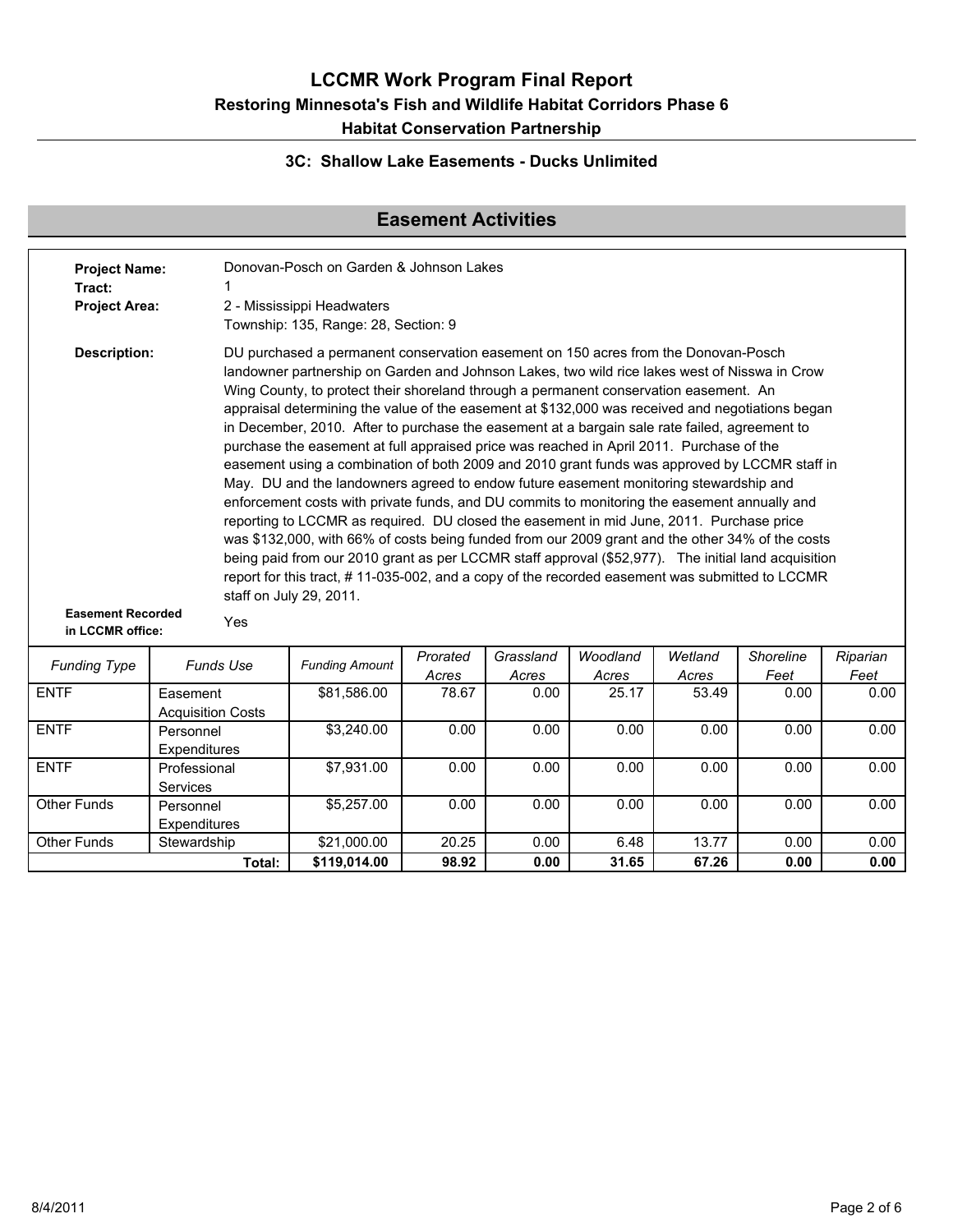### **3C: Shallow Lake Easements - Ducks Unlimited**

|                                                                               |                                      |                                                                                                                                                                                                                                                                                                                                                                                                                                                                                                                                                                                                                                                                                                                                                                                                                                                                                                                                                                                                                                                                                                                            |                   | <b>PRODUCED CONTRACTLY - DUCKS ON INITIACLE</b> |                   |                  |                   |                  |  |  |
|-------------------------------------------------------------------------------|--------------------------------------|----------------------------------------------------------------------------------------------------------------------------------------------------------------------------------------------------------------------------------------------------------------------------------------------------------------------------------------------------------------------------------------------------------------------------------------------------------------------------------------------------------------------------------------------------------------------------------------------------------------------------------------------------------------------------------------------------------------------------------------------------------------------------------------------------------------------------------------------------------------------------------------------------------------------------------------------------------------------------------------------------------------------------------------------------------------------------------------------------------------------------|-------------------|-------------------------------------------------|-------------------|------------------|-------------------|------------------|--|--|
| <b>Project Name:</b><br>Tract:<br><b>Project Area:</b>                        | 2                                    | Kauller #2 on Fish Lake<br>3-7-8 - Border Prairie Transition Zone                                                                                                                                                                                                                                                                                                                                                                                                                                                                                                                                                                                                                                                                                                                                                                                                                                                                                                                                                                                                                                                          |                   |                                                 |                   |                  |                   |                  |  |  |
|                                                                               |                                      | Township: 123, Range: 35, Section: 33                                                                                                                                                                                                                                                                                                                                                                                                                                                                                                                                                                                                                                                                                                                                                                                                                                                                                                                                                                                                                                                                                      |                   |                                                 |                   |                  |                   |                  |  |  |
| <b>Description:</b>                                                           |                                      | DU negotiated the purchase of a permanent conservation easement with the Kauller LLC to protect<br>76 acres of land on Fish Lake in Stearns County. The easement value was appraised at \$91,000<br>in fall 2010, and landowners declined a bargain sale offer for several months before DU agreed to<br>purchase at the full appraised value. DU closed on the easement in February 2011. The<br>easement protects 6 acres of wetlands and 70 acres of existing CRP land in southwest Stearns<br>County. This new easement funded through the ENRTF on Kauller Tract 2 will be the second<br>easement DU holds on Fish Lake and will further our efforts to protect all shoreland around Fish<br>Lake from future subdivision and development. DU and the landowners agreed to endow future<br>easement monitoring stewardship and enforcement costs with \$21,000 of private funds. DU<br>commits to annualy monitoring this easement and reporting to LCCMR staff as required. The<br>initial land acquisition report #11-145-003 and a copy of the recorded easement was submitted to<br>LCCMR staff on July 29, 2011. |                   |                                                 |                   |                  |                   |                  |  |  |
| <b>Easement Recorded</b><br>in LCCMR office:                                  | Yes                                  |                                                                                                                                                                                                                                                                                                                                                                                                                                                                                                                                                                                                                                                                                                                                                                                                                                                                                                                                                                                                                                                                                                                            |                   |                                                 |                   |                  |                   |                  |  |  |
| <b>Funding Type</b>                                                           | <b>Funds Use</b>                     | <b>Funding Amount</b>                                                                                                                                                                                                                                                                                                                                                                                                                                                                                                                                                                                                                                                                                                                                                                                                                                                                                                                                                                                                                                                                                                      | Prorated          | Grassland                                       | Woodland          | Wetland          | Shoreline<br>Feet | Riparian<br>Feet |  |  |
| <b>ENTF</b>                                                                   | Easement<br><b>Acquisition Costs</b> | \$91,768.00                                                                                                                                                                                                                                                                                                                                                                                                                                                                                                                                                                                                                                                                                                                                                                                                                                                                                                                                                                                                                                                                                                                | Acres<br>61.85    | Acres<br>56.96                                  | Acres<br>0.00     | Acres<br>4.88    | 0.00              | 0.00             |  |  |
| <b>ENTF</b>                                                                   | Personnel<br>Expenditures            | \$5,942.00                                                                                                                                                                                                                                                                                                                                                                                                                                                                                                                                                                                                                                                                                                                                                                                                                                                                                                                                                                                                                                                                                                                 | 0.00              | 0.00                                            | 0.00              | 0.00             | 0.00              | 0.00             |  |  |
| <b>ENTF</b>                                                                   | Professional<br>Services             | \$5,775.00                                                                                                                                                                                                                                                                                                                                                                                                                                                                                                                                                                                                                                                                                                                                                                                                                                                                                                                                                                                                                                                                                                                 | 0.00              | 0.00                                            | 0.00              | 0.00             | 0.00              | 0.00             |  |  |
| Other Funds                                                                   | Personnel<br>Expenditures            | \$3,933.00<br>0.00<br>0.00<br>0.00<br>0.00<br>0.00<br>0.00                                                                                                                                                                                                                                                                                                                                                                                                                                                                                                                                                                                                                                                                                                                                                                                                                                                                                                                                                                                                                                                                 |                   |                                                 |                   |                  |                   |                  |  |  |
| <b>Other Funds</b>                                                            | Stewardship                          | \$21,000.00                                                                                                                                                                                                                                                                                                                                                                                                                                                                                                                                                                                                                                                                                                                                                                                                                                                                                                                                                                                                                                                                                                                | 14.15             | 13.04                                           | 0.00              | 1.12             | 0.00              | 0.00             |  |  |
|                                                                               | Total:                               | \$128,418.00                                                                                                                                                                                                                                                                                                                                                                                                                                                                                                                                                                                                                                                                                                                                                                                                                                                                                                                                                                                                                                                                                                               | 76.00             | 70.00                                           | 0.00              | 6.00             | 0.00              | 0.00             |  |  |
| <b>Project Name:</b><br>Tract:<br><b>Project Area:</b><br><b>Description:</b> |                                      | Papenheim on Lake Christina<br>3-7-8 - Border Prairie Transition Zone<br>Township: 130, Range: 40, Section: 4<br>Ducks Unlimited continued attempts to secure an easement on the 170-acre Papenheim property<br>that contains over one mile of Lake Christina shoreline. Following several years of negotiation and<br>two appraisals, DU was hopeful that a workable option was in place that would protect the property<br>and provide for the needs of the landowner. However, the landowner is hesitant, and DU continues<br>to discuss options for configuration of easement restrictions that protects the lake but also allows<br>the landowner to retain some farm land and allow for his children to build on the property too<br>without subdivision. DU will continute working with the landowner through our 2010 Trust Fund<br>grant and hopefully agree on mutually acceptable easement terms.                                                                                                                                                                                                               |                   |                                                 |                   |                  |                   |                  |  |  |
| <b>Easement Recorded</b><br>in LCCMR office:                                  | No                                   |                                                                                                                                                                                                                                                                                                                                                                                                                                                                                                                                                                                                                                                                                                                                                                                                                                                                                                                                                                                                                                                                                                                            |                   |                                                 |                   |                  |                   |                  |  |  |
| <b>Funding Type</b>                                                           | <b>Funds Use</b>                     | <b>Funding Amount</b>                                                                                                                                                                                                                                                                                                                                                                                                                                                                                                                                                                                                                                                                                                                                                                                                                                                                                                                                                                                                                                                                                                      | Prorated<br>Acres | Grassland<br>Acres                              | Woodland<br>Acres | Wetland<br>Acres | Shoreline<br>Feet | Riparian<br>Feet |  |  |
| <b>ENTF</b>                                                                   | Personnel<br>Expenditures            | \$420.00                                                                                                                                                                                                                                                                                                                                                                                                                                                                                                                                                                                                                                                                                                                                                                                                                                                                                                                                                                                                                                                                                                                   | 0.00              | 0.00                                            | 0.00              | 0.00             | 0.00              | 0.00             |  |  |
| Other Funds                                                                   | Personnel<br>Expenditures            | \$784.00                                                                                                                                                                                                                                                                                                                                                                                                                                                                                                                                                                                                                                                                                                                                                                                                                                                                                                                                                                                                                                                                                                                   | 0.00              | 0.00                                            | 0.00              | 0.00             | 0.00              | 0.00             |  |  |
|                                                                               | Total:                               | \$1,204.00                                                                                                                                                                                                                                                                                                                                                                                                                                                                                                                                                                                                                                                                                                                                                                                                                                                                                                                                                                                                                                                                                                                 | 0.00              | 0.00                                            | 0.00              | 0.00             | 0.00              | 0.00             |  |  |

**Total: \$1,204.00 0.00 0.00 0.00 0.00 0.00 0.00**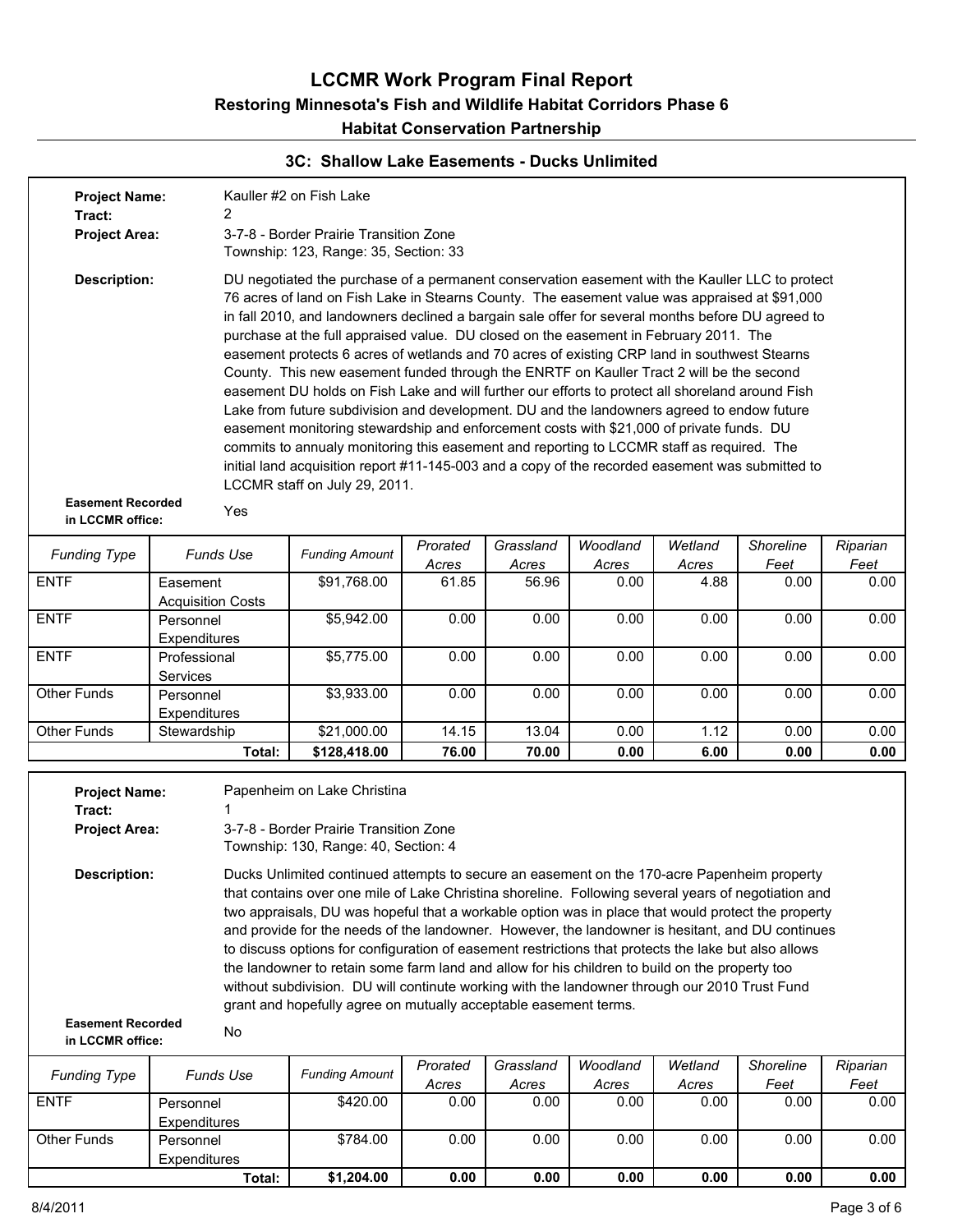#### **3C: Shallow Lake Easements - Ducks Unlimited**

| <b>Project Name:</b><br><b>Project Area:</b>                        |                                 | Radunz Easement on Cedar Lake<br>3-7-8 - Border Prairie Transition Zone<br>Township: 118, Range: 30, Section: 33                                                                                                                                                                                                                                                                                                                                                                                                                                                                                                                                                                                                                                                                                                                                                                                                                                                                                                                                                                                                                                        |          |           |          |         |           |          |  |  |  |  |
|---------------------------------------------------------------------|---------------------------------|---------------------------------------------------------------------------------------------------------------------------------------------------------------------------------------------------------------------------------------------------------------------------------------------------------------------------------------------------------------------------------------------------------------------------------------------------------------------------------------------------------------------------------------------------------------------------------------------------------------------------------------------------------------------------------------------------------------------------------------------------------------------------------------------------------------------------------------------------------------------------------------------------------------------------------------------------------------------------------------------------------------------------------------------------------------------------------------------------------------------------------------------------------|----------|-----------|----------|---------|-----------|----------|--|--|--|--|
| <b>Description:</b><br><b>Easement Recorded</b><br>in LCCMR office: | No                              | Ducks Unlimited is working to purchase the 31-acre Brian Radunz easement located in Meeker<br>County on 2,000-acre Cedar Lake prior to June 30, 2010 protecting over 1,400 feet of shoreline<br>from subdivision and development. Cedar Lake is a large shallow lake that supports a diverse<br>shoreline boundary containing numerous bays and points and is one of the few shallow lakes in<br>Minnesota will multiple islands (11 total). DU currently holds one 52-acre easement on the lake<br>and is also working to secure an additional 49-acre easement on the Mcleod County side through<br>a NAWCA grant. The Radunz easement will protect over 6 acres of palustrine wetland, 15 acres<br>of land enrolled in CRP, and seven acres of woodland comprised of mature species common to the<br>Big Woods subsection of the eastern deciduous forest. An appraisal was received, and<br>negotiations began in December 2010. However, the landowner has expressed great<br>disappointment in the appraised value of the easement, and negotiations have stalled. DU may<br>seek a second appraisal in our 2010 grant and continue negotiations. |          |           |          |         |           |          |  |  |  |  |
|                                                                     |                                 |                                                                                                                                                                                                                                                                                                                                                                                                                                                                                                                                                                                                                                                                                                                                                                                                                                                                                                                                                                                                                                                                                                                                                         | Prorated | Grassland | Woodland | Wetland | Shoreline | Riparian |  |  |  |  |
| <b>Funding Type</b>                                                 | <b>Funds Use</b>                | <b>Funding Amount</b>                                                                                                                                                                                                                                                                                                                                                                                                                                                                                                                                                                                                                                                                                                                                                                                                                                                                                                                                                                                                                                                                                                                                   | Acres    | Acres     | Acres    | Acres   | Feet      | Feet     |  |  |  |  |
| <b>ENTF</b>                                                         | Personnel<br>Expenditures       | \$4,521.00                                                                                                                                                                                                                                                                                                                                                                                                                                                                                                                                                                                                                                                                                                                                                                                                                                                                                                                                                                                                                                                                                                                                              | 0.00     | 0.00      | 0.00     | 0.00    | 0.00      | 0.00     |  |  |  |  |
| <b>ENTF</b>                                                         | Professional<br><b>Services</b> | \$7.451.00                                                                                                                                                                                                                                                                                                                                                                                                                                                                                                                                                                                                                                                                                                                                                                                                                                                                                                                                                                                                                                                                                                                                              | 0.00     | 0.00      | 0.00     | 0.00    | 0.00      | 0.00     |  |  |  |  |
| <b>Other Funds</b>                                                  | Personnel<br>Expenditures       | \$4,893.00                                                                                                                                                                                                                                                                                                                                                                                                                                                                                                                                                                                                                                                                                                                                                                                                                                                                                                                                                                                                                                                                                                                                              | 0.00     | 0.00      | 0.00     | 0.00    | 0.00      | 0.00     |  |  |  |  |
|                                                                     | Total:                          | \$16,865.00                                                                                                                                                                                                                                                                                                                                                                                                                                                                                                                                                                                                                                                                                                                                                                                                                                                                                                                                                                                                                                                                                                                                             | 0.00     | 0.00      | 0.00     | 0.00    | 0.00      | 0.00     |  |  |  |  |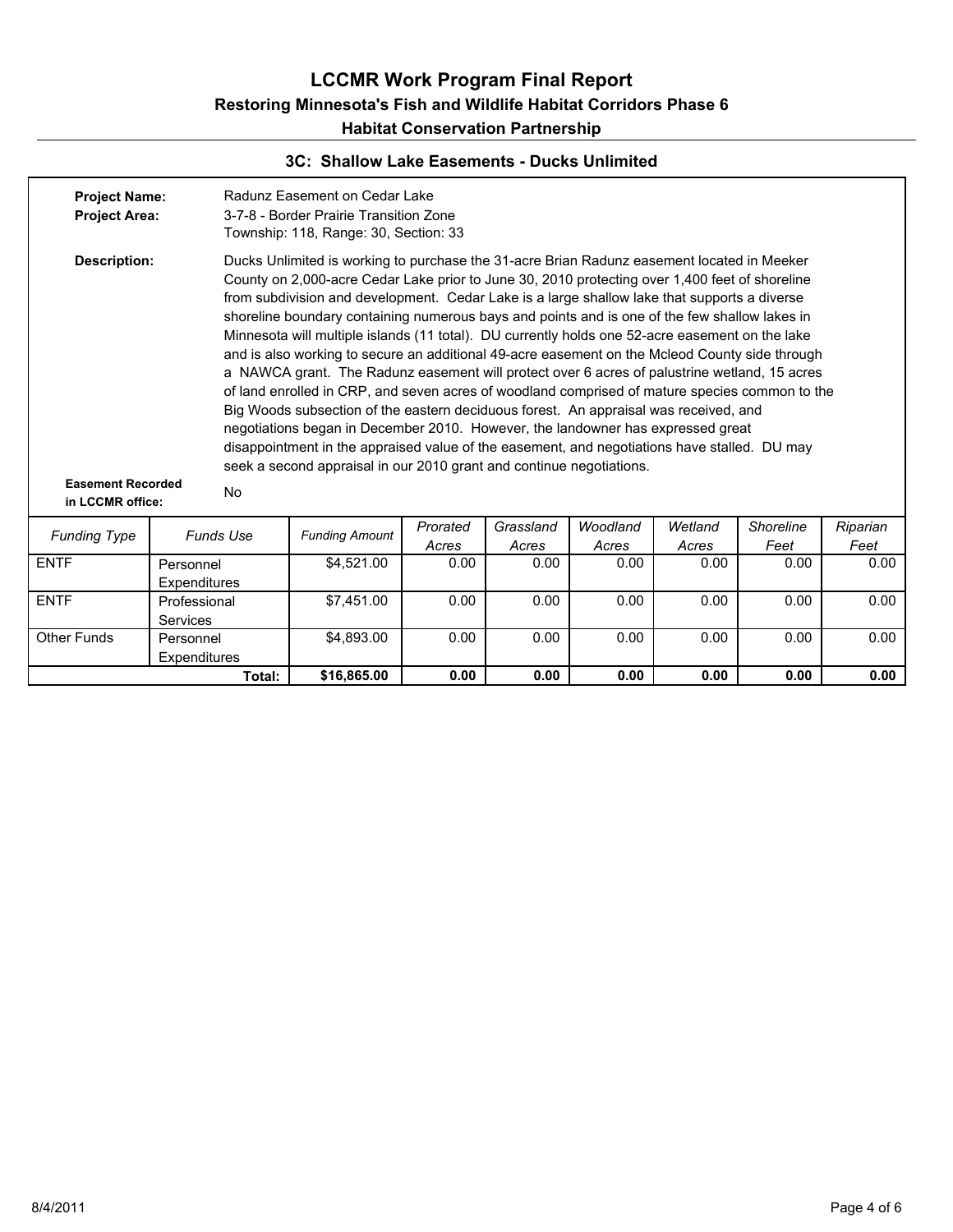#### **3C: Shallow Lake Easements - Ducks Unlimited**

| <b>Project Name:</b><br><b>Project Area:</b> |                           |                  | Strohmeier Easement on Lake Christina<br>3-7-8 - Border Prairie Transition Zone<br>Township: 130, Range: 40, Section: 17                                                                                                                                                                                                                                                                                                                                                                                                                                                                                                                                                                                                                                                                                                                                                                                                                                                                                                                                                                                                                                                                                                                                                                                                       |                   |                    |                   |                  |                   |                  |  |  |  |  |
|----------------------------------------------|---------------------------|------------------|--------------------------------------------------------------------------------------------------------------------------------------------------------------------------------------------------------------------------------------------------------------------------------------------------------------------------------------------------------------------------------------------------------------------------------------------------------------------------------------------------------------------------------------------------------------------------------------------------------------------------------------------------------------------------------------------------------------------------------------------------------------------------------------------------------------------------------------------------------------------------------------------------------------------------------------------------------------------------------------------------------------------------------------------------------------------------------------------------------------------------------------------------------------------------------------------------------------------------------------------------------------------------------------------------------------------------------|-------------------|--------------------|-------------------|------------------|-------------------|------------------|--|--|--|--|
| <b>Description:</b>                          |                           | grant.           | DU is working to close a purchased permanent conservation easement on the 34-acre Strohmeier<br>property on 4,000-acre Lake Christina in Douglas County that will protect 1,700 feet of shoreline<br>from subdivision and development. Lake Christina is one of the largest shallow lakes in the prairie<br>and transition region of Minnesota and is a key waterfowl staging area as well as an important<br>habitat for many other migratory bird species. Ducks Unlimited currently holds six easements on<br>the lake that protect over six miles of shoreline on Lake Christina and Lake Anka. The Strohmeier<br>easement will protect 10 acres of wetlands, 16 acres of woods and low brush, and 8 acres of CRP<br>that supports seeded native grasses. The Strohmeier easement directly adjoins the Carlson-Cunz<br>DU conservation easement and will bring the total of contiguous land protection in that area to 237<br>acres of grass, woods and wetlands. Negotiations are underway with the landowner regarding<br>reserved rights, and the landowner has requested more time to contemplate his land use plans<br>and options for the property before an appraisal can be ordered. DU will remain engaged and<br>attempt to continue negotiations with the landowner in summer or fall 2011 under our 2010 LCCMR |                   |                    |                   |                  |                   |                  |  |  |  |  |
| <b>Easement Recorded</b><br>in LCCMR office: |                           | No               |                                                                                                                                                                                                                                                                                                                                                                                                                                                                                                                                                                                                                                                                                                                                                                                                                                                                                                                                                                                                                                                                                                                                                                                                                                                                                                                                |                   |                    |                   |                  |                   |                  |  |  |  |  |
| <b>Funding Type</b>                          |                           | <b>Funds Use</b> | <b>Funding Amount</b>                                                                                                                                                                                                                                                                                                                                                                                                                                                                                                                                                                                                                                                                                                                                                                                                                                                                                                                                                                                                                                                                                                                                                                                                                                                                                                          | Prorated<br>Acres | Grassland<br>Acres | Woodland<br>Acres | Wetland<br>Acres | Shoreline<br>Feet | Riparian<br>Feet |  |  |  |  |
| <b>ENTF</b>                                  | Personnel<br>Expenditures |                  | \$2,426.00                                                                                                                                                                                                                                                                                                                                                                                                                                                                                                                                                                                                                                                                                                                                                                                                                                                                                                                                                                                                                                                                                                                                                                                                                                                                                                                     | 0.00              | 0.00               | 0.00              | 0.00             | 0.00              | 0.00             |  |  |  |  |
| <b>ENTF</b>                                  | Professional<br>Services  |                  | \$490.00                                                                                                                                                                                                                                                                                                                                                                                                                                                                                                                                                                                                                                                                                                                                                                                                                                                                                                                                                                                                                                                                                                                                                                                                                                                                                                                       | 0.00              | 0.00               | 0.00              | 0.00             | 0.00              | 0.00             |  |  |  |  |
| Other Funds                                  | Personnel<br>Expenditures |                  | \$2,600.00                                                                                                                                                                                                                                                                                                                                                                                                                                                                                                                                                                                                                                                                                                                                                                                                                                                                                                                                                                                                                                                                                                                                                                                                                                                                                                                     | 0.00              | 0.00               | 0.00              | 0.00             | 0.00              | 0.00             |  |  |  |  |
|                                              |                           | Total:           | \$5,516.00                                                                                                                                                                                                                                                                                                                                                                                                                                                                                                                                                                                                                                                                                                                                                                                                                                                                                                                                                                                                                                                                                                                                                                                                                                                                                                                     | 0.00              | 0.00               | 0.00              | 0.00             | 0.00              | 0.00             |  |  |  |  |

### **Easement Totals (By Funding Type)**

| <b>Funding Type:</b> | <b>Funding</b><br><b>Amount</b> | <b>Prorated</b><br><b>Acres</b> | Grassland<br><b>Acres</b> | Woodland<br><b>Acres</b> | Wetland<br>Acres | <b>Shoreline</b><br>Feet | Riparian<br>Feet |
|----------------------|---------------------------------|---------------------------------|---------------------------|--------------------------|------------------|--------------------------|------------------|
| <b>ENTF</b>          | \$211,550.00                    | 140.52                          | 56.96                     | 25.17                    | 58.38            | 0.001                    | 0.00             |
| Other Funds          | \$59,467.00                     | 34.40                           | 13.04                     | 6.48                     | 14.89            | 0.00                     | 0.00             |
| Total                | \$271,017.00                    | 174.92                          | 70.00                     | 31.65                    | 73.26            | 0.001                    | 0.00             |

### **Work Program Expenditures (Not Attributable to Specific Projects)**

| FundingType | Category                  | Amount      | Description                                                                                                                                                                                                                                                      |
|-------------|---------------------------|-------------|------------------------------------------------------------------------------------------------------------------------------------------------------------------------------------------------------------------------------------------------------------------|
| <b>ENTF</b> | Personnel<br>Expenditures | \$26,941.00 | DU biological land protection staff conduct easement outreach<br>and promotion to private landowners on key shallow lakes<br>managed for wildlife by Minnesota DNR in an attempt to<br>develop interest in conservation easements for subsequent<br>negotiation. |
| <b>ENTF</b> | Personnel<br>Expenditures | \$11.509.00 | DU manager time and in-state travel expense to coordinate,<br>supervise, and administer this grant.                                                                                                                                                              |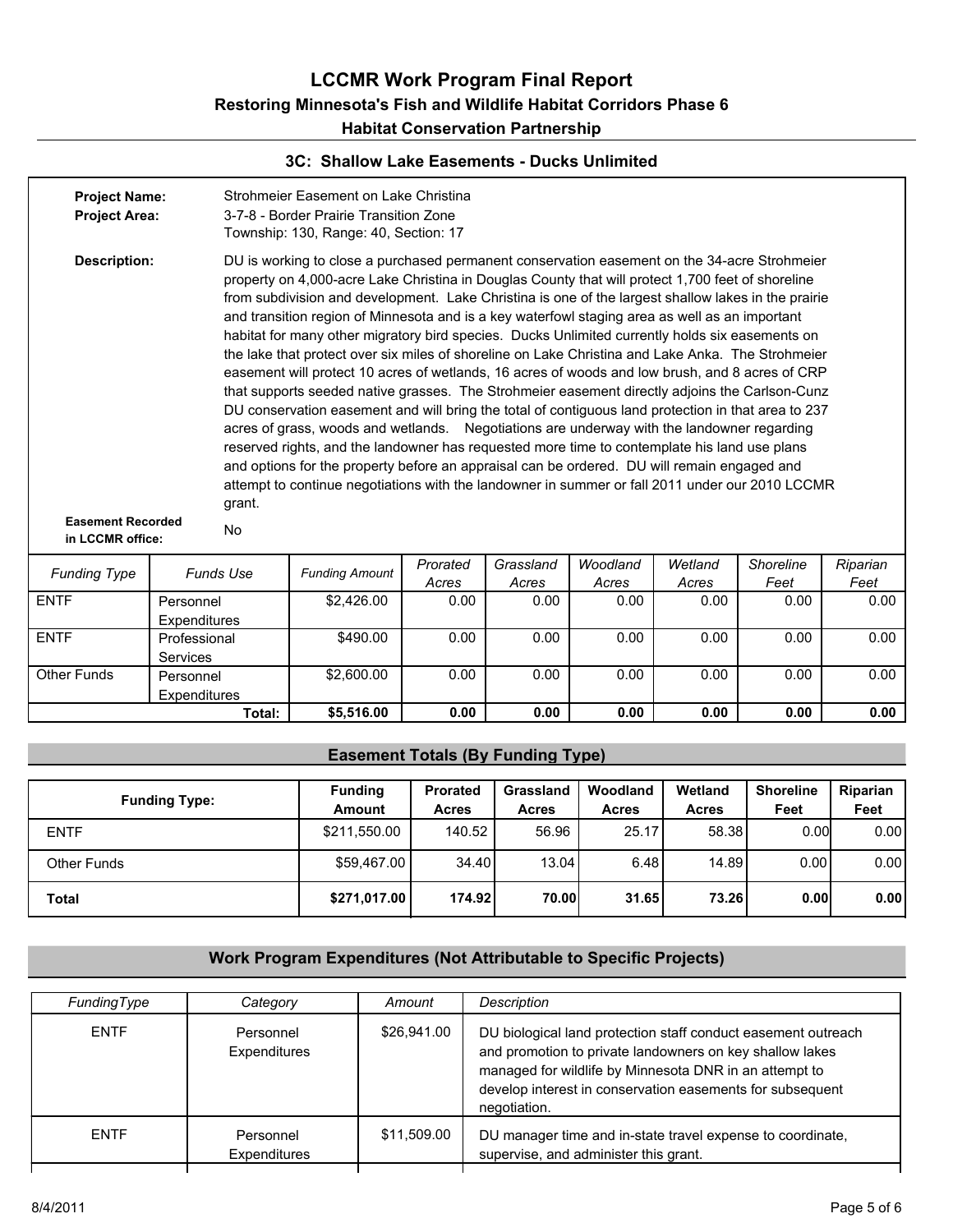#### **3C: Shallow Lake Easements - Ducks Unlimited**

| Other Funds | Personnel<br>Expenditures | \$25,980.00 | DU biological land protection staff conduct easement outreach<br>and promotion to private landowners on key shallow lakes<br>managed for wildlife by Minnesota DNR in an attempt to<br>develop interest in conservation easements for subsequent<br>negotiation. |
|-------------|---------------------------|-------------|------------------------------------------------------------------------------------------------------------------------------------------------------------------------------------------------------------------------------------------------------------------|
| Other Funds | Personnel<br>Expenditures | \$18,085,00 | DU manager time and in-state travel expense to coordinate,<br>supervise, and administer this grant.                                                                                                                                                              |
|             | Total:                    | \$82,515.00 |                                                                                                                                                                                                                                                                  |

#### **Work Program Expenditures (Not Attributable to Specific Projects) By Funding Type**

| <b>Funding Type</b> | <b>Amount</b> |
|---------------------|---------------|
| ENTF:               | \$38,450.00   |
| Other Funds:        | \$44,065.00   |
| Total:              | \$82,515.00   |

## **Work Program Expenditures Breakdown**

| <b>Funding Type:</b> | <b>Easement Projects</b> | Not Attributable to<br><b>Specific Projects</b> | Total        |
|----------------------|--------------------------|-------------------------------------------------|--------------|
| <b>ENTF</b>          | \$211,550.00             | \$38,450.00                                     | \$250,000.00 |
| <b>Other Funds</b>   | \$59,467.00              | \$44,065.00                                     | \$103,532.00 |
| Total                | \$271,017.00             | \$82,515.00                                     | \$353,532.00 |

| <b>Funding Type Definitions</b>                   |                                                                                                                                                       |  |  |  |  |  |  |  |
|---------------------------------------------------|-------------------------------------------------------------------------------------------------------------------------------------------------------|--|--|--|--|--|--|--|
| ENTF:                                             | Grant dollars provided through the Minnesota Environment and Natural Resources Trust Fund                                                             |  |  |  |  |  |  |  |
| <b>Other Funds:</b>                               | Non-state, non-state leveraged dollars (if partner funds are leveraging State Funds (e.g. RIM) they are<br>not eligible to be considered Other Funds) |  |  |  |  |  |  |  |
| <b>State Funds:</b>                               | State Funds expended on HCP projects (not eligible for use as Other Funds commitment)                                                                 |  |  |  |  |  |  |  |
| <b>Partner's State</b><br><b>Leveraged Funds:</b> | Non State Funds that have leveraged State Funds as part of an HCP project (not eligible for use as<br>Other Funds commitment)                         |  |  |  |  |  |  |  |
| Other:                                            | Any other expenditures (e.g. grant income funds)                                                                                                      |  |  |  |  |  |  |  |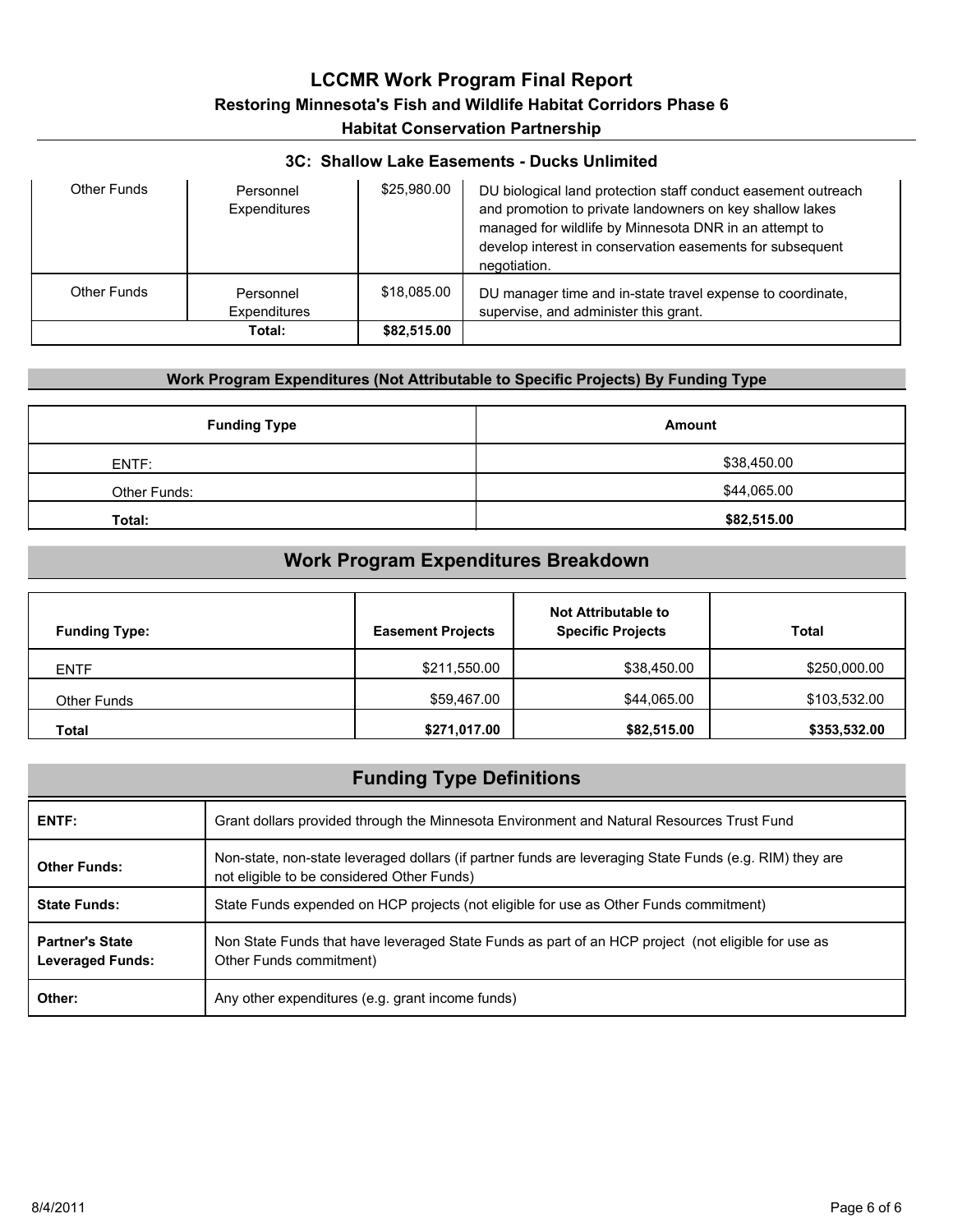| Attachment A: Budget Detail for 2009 Projects - Summary and Budget Page |                                     |                                                |                |                                   |                     |                |                               |                              |                                |
|-------------------------------------------------------------------------|-------------------------------------|------------------------------------------------|----------------|-----------------------------------|---------------------|----------------|-------------------------------|------------------------------|--------------------------------|
| <b>Project Title:</b>                                                   |                                     | Shallow Lake Enhancement (2c) & Easements (3c) |                |                                   |                     |                |                               |                              |                                |
| Minnesota's Habitat Conservation Partnership (Phase 6)                  |                                     |                                                |                |                                   |                     |                |                               |                              |                                |
| <b>Project Manager Name:</b>                                            | Jon Schneider, Ducks Unlimited (DU) |                                                |                |                                   |                     |                |                               |                              |                                |
|                                                                         |                                     |                                                |                |                                   |                     |                |                               |                              |                                |
| Trust Fund Appropriation: \$475,000                                     |                                     |                                                |                |                                   |                     |                |                               |                              |                                |
|                                                                         |                                     |                                                |                |                                   |                     |                |                               |                              |                                |
| July 2011 FINAL REPORT                                                  |                                     |                                                |                |                                   |                     |                |                               |                              |                                |
|                                                                         |                                     |                                                |                |                                   |                     |                |                               |                              |                                |
| 2009 Trust Fund Budget                                                  | <b>Result 1</b><br><b>Budget:</b>   | <b>Amount Spent</b>                            | <b>Balance</b> | <b>Result 2</b><br><b>Budget:</b> | <b>Amount Spent</b> | <b>Balance</b> | <b>TOTAL</b><br><b>BUDGET</b> | <b>TOTAL</b><br><b>SPENT</b> | <b>TOTAL</b><br><b>BALANCE</b> |
|                                                                         | <b>Shallow Lake</b>                 |                                                |                | Living Lakes                      |                     |                |                               |                              |                                |
|                                                                         | Enhancement                         |                                                |                | Easements                         |                     |                |                               |                              |                                |
| <b>BUDGET ITEM</b>                                                      |                                     |                                                |                |                                   |                     |                |                               |                              |                                |
|                                                                         |                                     |                                                |                |                                   |                     |                |                               |                              |                                |
| PERSONNEL: wages and benefits for DU biologist                          | 100,000                             | 100,000                                        |                | 50,000                            | 50,000              |                | 150,000                       | 150,000                      |                                |
| (1 FTE), engineers (1 FTE), protection (1 FTE) field                    |                                     |                                                |                |                                   |                     |                |                               |                              |                                |
| staff, and program manager (0.10 FTE) for grant                         |                                     |                                                |                |                                   |                     |                |                               |                              |                                |
| administration/coordination (up to 4% of grant).                        |                                     |                                                |                |                                   |                     |                |                               |                              |                                |
| <b>CONTRACTS:</b> construction of water structures.                     | 115,000                             | 115,000                                        |                | 195,000                           |                     |                | 310,000                       | 115,000                      |                                |
| purchase of easements, contracted professional                          |                                     |                                                |                |                                   |                     |                |                               |                              |                                |
| services such as soils investigation, title clearance,                  |                                     |                                                |                |                                   |                     |                |                               |                              |                                |
| appraisal, legal work, and baseline documentation                       |                                     |                                                |                |                                   |                     |                |                               |                              |                                |
| Professional/technical (consultant engineering                          |                                     |                                                |                |                                   |                     |                |                               |                              |                                |
| and environmental services)                                             |                                     |                                                |                |                                   |                     |                |                               |                              |                                |
| Land rights acquisition (easements)                                     |                                     |                                                |                |                                   | 173,353             |                |                               | 173,353                      |                                |
| <b>Professional Services for Acquisition</b>                            |                                     |                                                |                |                                   | 21,647              |                |                               | 21,647                       | $\Omega$                       |
| <b>Construction</b> (water control structures)                          |                                     |                                                |                |                                   |                     |                |                               |                              | $\Omega$                       |
| <b>TRAVEL:</b> in-state for biologists and engineers                    | 10,000                              | 10,000                                         |                | 5,000                             | 5,000               |                |                               | 15,000                       | $\Omega$                       |
| <b>OTHER</b> (easement monitoring stewardship)                          |                                     |                                                |                |                                   |                     |                |                               |                              |                                |
| <b>COLUMN TOTAL</b><br>\$225,000                                        |                                     | \$225,000                                      | \$0            | \$250,000                         | \$250,000           | \$0            | $$475,000$ \$                 | 475,000                      | s.                             |